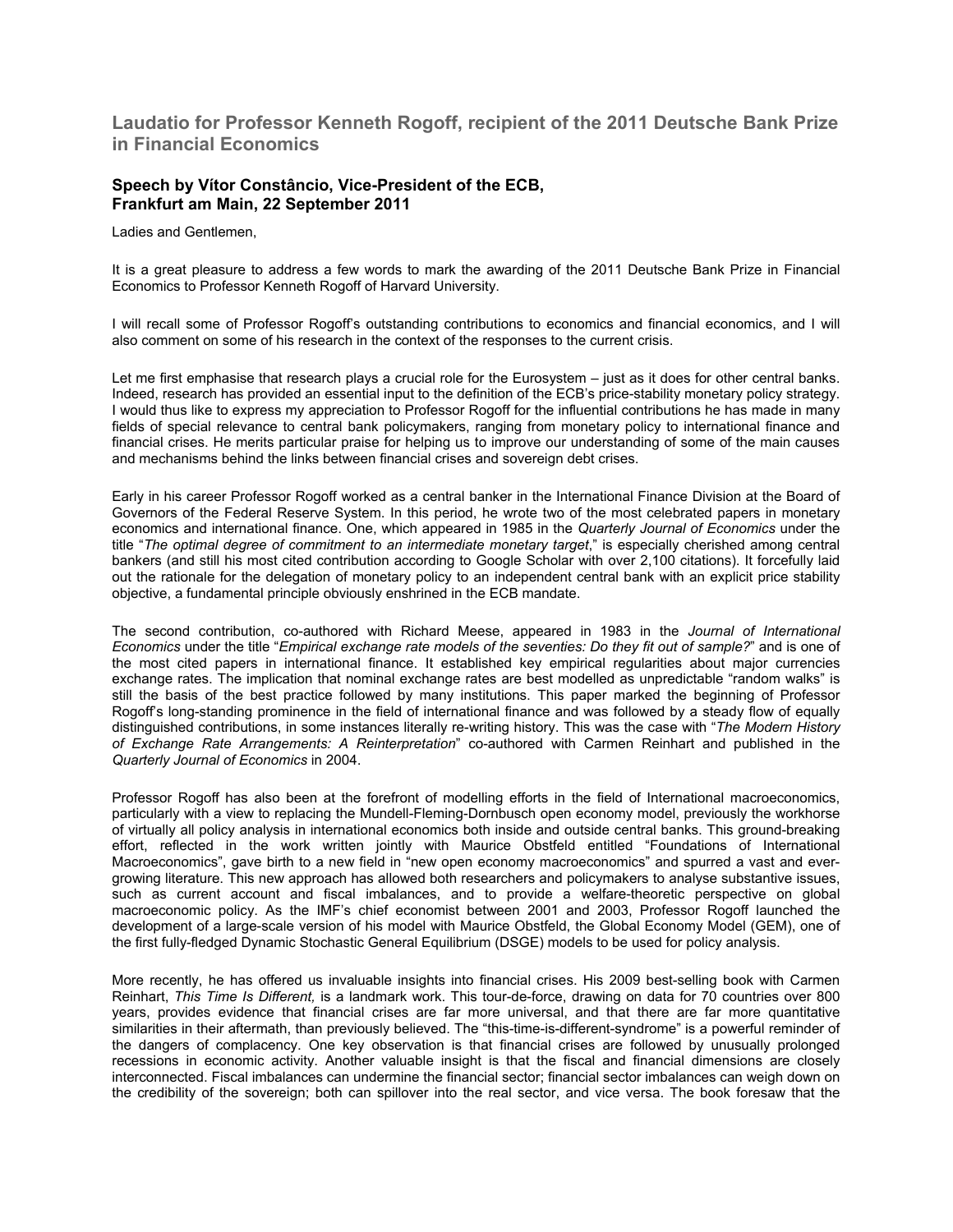massive implicit liabilities towards the financial sector accumulated by governments could result in unsustainable levels of sovereign debt.

Despite the important theoretical and empirical advances to which Professor Rogoff has contributed substantially, there is still much to be learnt about the root causes, the triggers and the propagation mechanisms of crises. The major challenges for policymakers posed by the existing knowledge gaps are reflected in the very controversial debates about the optimal responses to mitigate and resolve the current crisis and to prevent future crises. In this context, since his time at the IMF, Professor Rogoff has featured prominently in global policy debates, producing analyses and making recommendations on how to contain the current crisis and restore overall macroeconomic stability in the euro area.

On that very subject, as we all know, conditions in financial markets have taken a turn for the worse since the second half of July and early August. In the euro area, the renewed intensification of financial market turbulence is leading to very high interest rates in some countries, to potentially damaging volatility, and to very low trading volumes in some government bond markets that at times cease to function appropriately. The tensions to some extent resemble those of May 2010, but in some respects they are more broad-based than what we saw at that time. It is clear that sovereign debt challenges in individual euro area countries – no matter their size – can undermine the stability of the euro area as a whole.

In view of these developments, the authorities in the euro area have taken a multi-pronged approach to address the concerns about sovereign risk and its impact on the financial sector. Regarding fiscal support for crisis countries, euro area governments announced on 21 July a second support package for Greece and the introduction of additional flexibility for the European Financial Stability Facility and the future European Stability Mechanism. In this respect, the full and timely implementation of the 21 July agreement between heads of state or government is crucial. A renewed commitment by all euro area governments to the agreed fiscal targets is of course equally essential.

The ECB has also stepped up its responses, reflecting its full commitment to ensuring a continuing smooth functioning of the key euro area market segments, a necessary prerequisite to achieve price stability in the euro area. First, it decided to continue to support ample liquidity conditions by conducting its refinancing operations as fixed-rate tender procedures with full allotment, at least until mid-January 2012. Let me point out that the outstanding Eurosystem credit in our refinancing operations currently amounts to about €530 billion and has come down since last year. The total value of marketable securities already presented and approved for Eurosystem credit operations amounts to €1.7 trillion and our counterparties have at their disposal almost €4 trillion out of the overall total of existing eligible securities of about €14 trillion. Therefore, this confirms that there is no liquidity or collateral shortage for the euro area banking system.

Second, the ECB resumed its government bond market interventions under its Securities Markets Programme (SMP) in August. Via these interventions, the ECB Governing Council aims to help restore a more appropriate transmission of its monetary policy stance in an environment in which key market segments, such as those for government paper, are dysfunctional. The interventions do not influence our monetary policy stance. In order to sterilise the impact of these interventions on the liquidity conditions in the banking system, we re-absorb the liquidity injected.

Let me underline that the secondary market purchases are not, and cannot be used to circumvent the principle of budgetary discipline as a pillar of Economic and Monetary Union. Sustained buying of government paper by the central bank would only postpone problems and delay the necessary fiscal adjustments, ultimately resulting in a build-up of inflationary pressures. The ECB has never hesitated to reaffirm and remind all Member States, in very concrete terms, that compliance with the principles of budgetary discipline is absolutely fundamental.

Naturally, since member states do not control their currency alone, they are vulnerable to liquidity episodes and multiple equilibria. Creditors' assessments can change, e.g. via contagion effects, even when the fundamentals would not justify it. The high degree of financial integration within EMU means that, if left unchecked, contagion in the banking sector can spread rapidly via cross-border holdings of sovereign debt. For the sovereigns themselves, sudden shifts in market re-pricing of risk can lead to unexpected liquidity challenges. These dynamics underscore the importance of strengthening the mechanisms that prevent such risks – the SGP, surveillance of broader macroeconomic imbalances and stronger financial supervision. However, the liquidity dry-ups and the contagion risks also call for stronger backstop mechanisms, to provide significant, albeit temporary, liquidity assistance.

The SMP aims to create a better functioning transmission mechanism of monetary policy to all parts of the monetary union and is therefore in full compliance with the prohibition of monetary financing. Also, we sterilise the impact of the